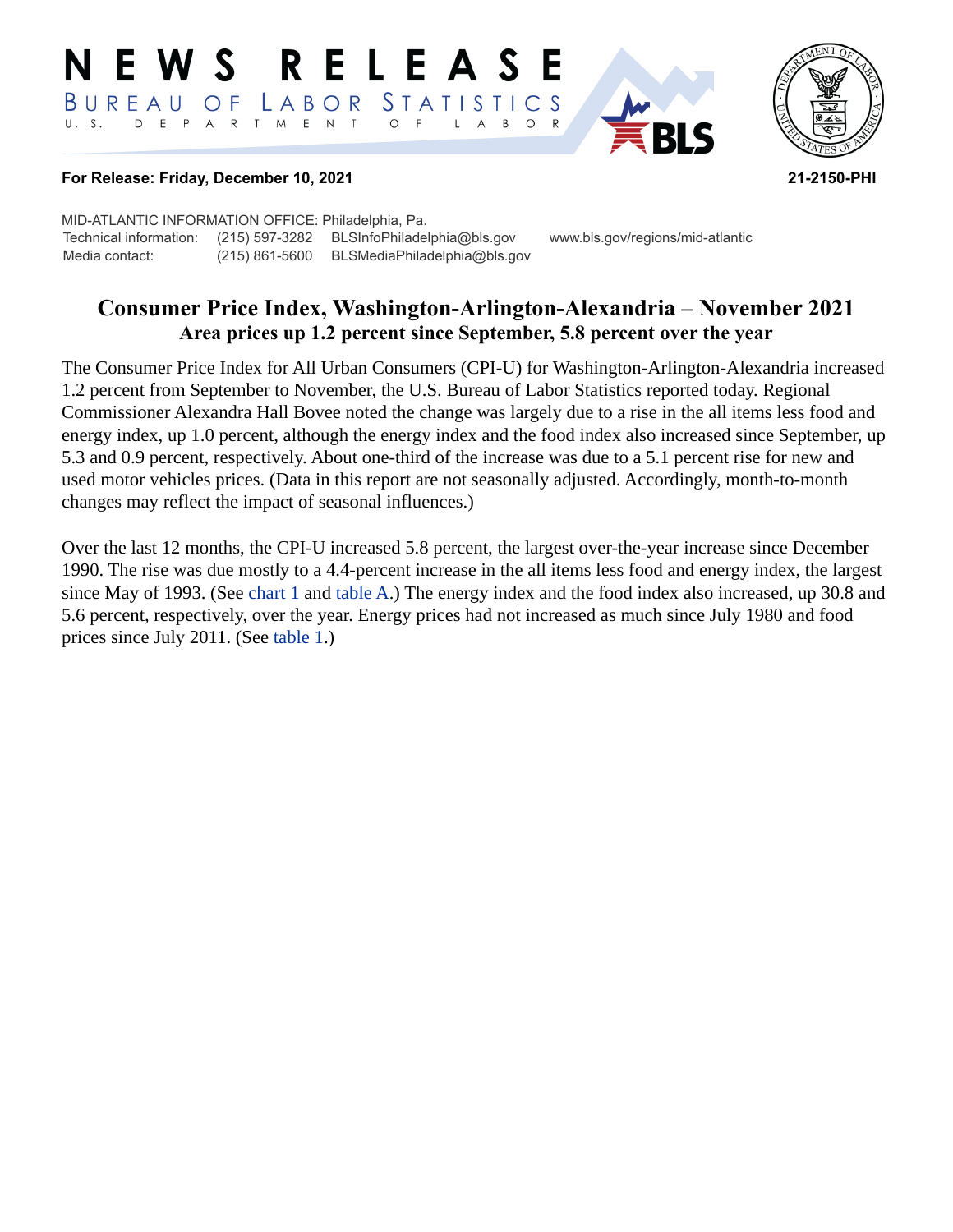# <span id="page-1-0"></span>Chart 1. Over-the-year percent change in CPI-U, Washington-Arlington-Alexandria, DC-VA-MD-WV, November 2018-November 2021



Source: U.S. Bureau of Labor Statistics.

## **Food**

Following a 1.9-percent increase from July to September, the food index advanced 0.9 percent over the last 2 months. Prices for food at home increased 1.2 percent, and those for food away from home rose 0.6 percent. Within the food at home component, prices were higher for rice, pasta, and cornmeal along with bread, while prices were lower for several categories including canned fruits and vegetables.

Food prices advanced 5.6 percent over the year. Prices were higher for both food away from home (5.5 percent) and for food at home (5.7 percent) since November 2020. This marked the largest 12-month increase in grocery prices in 10 years.

## **Energy**

Since September, the energy index, which includes prices for household and transportation fuels, rose 5.3 percent, reflecting higher prices for gasoline (9.2 percent) and utility (piped) gas service (12.5 percent) over the past 2 months. Gasoline prices increased every month in 2021, ranging from 0.3 to 17.5 percent. Prices were lower for electricity as they usually are in November, down 4.8 percent since September, although this was less than the 10-year average of -6.7 percent.

Energy prices rose 30.8 percent since November 2020. The rise was due almost entirely to higher gasoline prices, up 52.3 percent, the index's largest over-the-year increase since January of 2010. Over the year, prices also increased for utility (piped) gas service and electricity, up 31.7 and 3.2 percent, respectively.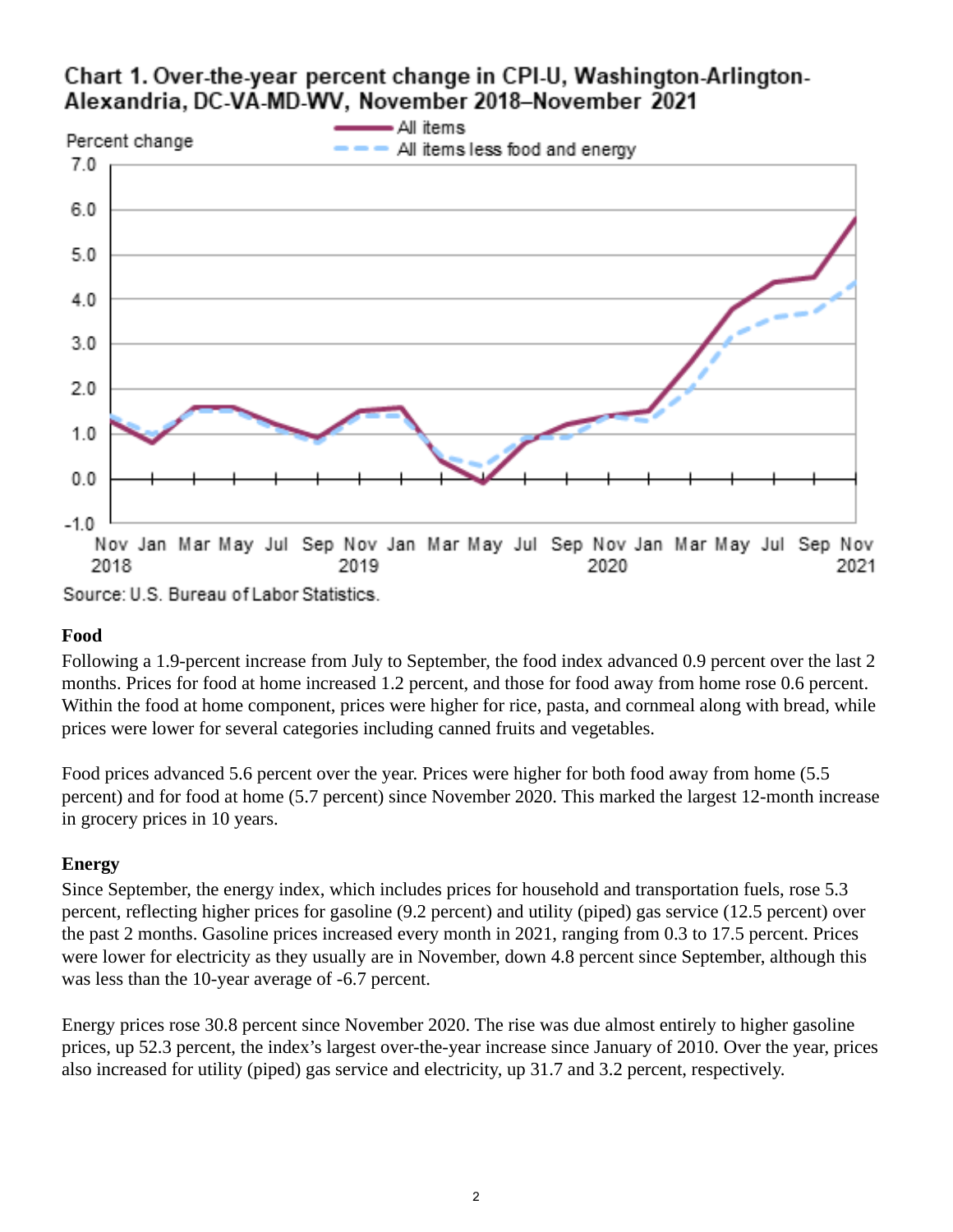## **All items less food and energy**

The index for all items less food and energy rose 1.0 percent since September. The advance was led by higher prices for new and used motor vehicles (5.1 percent) and shelter (0.5 percent), particularly the index for owners' equivalent rent of residences (0.8 percent). Prices rose for most of the components of all items less food and energy but declined for apparel as they typically do in November; the 3.3 percent decline was less than the average for the past 10 years.

Since November 2020, the index for all items less food and energy rose 4.4 percent. Prices were higher over the year for new and used motor vehicles (22.3 percent), due mostly to large increases for used cars and trucks (31.8 percent). Prices also increased for shelter (2.0 percent) and recreation (7.6 percent) since November 2020.

<span id="page-2-0"></span>**Table A. Washington-Arlington-Alexandria, DC-VA-MD-WV, CPI-U 2-month and 12-month percent changes, all items index, not seasonally adjusted** 

| Month | 2017    |                  | 2018    |              | 2019    |                  | 2020    |                  | 2021    |                 |
|-------|---------|------------------|---------|--------------|---------|------------------|---------|------------------|---------|-----------------|
|       | 2-month | 12-<br>month     | 2-month | 12-<br>month | 2-month | 12-<br>month     | 2-month | 12-<br>month     | 2-month | $12 -$<br>month |
|       | 0.2     | 1.5              | 0.9     | 2.2          | 0.5     | 0.8              | 0.5     | 1.6              | 0.7     | 1.5             |
|       | 0.4     | 1.1              | $-0.1$  | 1.8          | 0.7     | 1.6 <sub>1</sub> | $-0.4$  | 0.4              | 0.7     | 2.6             |
|       | 0.0     | 0.3              | 0.7     | 2.5          | 0.6     | 1.6              | 0.1     | $-0.1$           | 1.3     | 3.8             |
|       | 0.0     | 0.5              | 0.1     | 2.5          | $-0.3$  | 1.2              | 0.6     | 0.8              | 1.2     | 4.4             |
|       | 0.9     | 1.7 <sub>1</sub> | 0.4     | 2.0          | 0.1     | 0.9              | 0.6     | 1.2              | 0.7     | 4.5             |
|       | 0.0     | 1.5              | $-0.7$  | 1.3          | $-0.2$  | 1.5              | 0.0     | 1.4 <sub>1</sub> | 1.2     | 5.8             |

## **The Consumer Price Index for December 2021 is scheduled to be released on Wednesday, January 12, 2022, at 8:30 a.m. (ET).**

## **Coronavirus (COVID-19) Pandemic Impact on November 2021 Consumer Price Index Data**

Data collection by personal visit for the Consumer Price Index (CPI) program has been suspended almost entirely since March 16, 2020. When possible, data normally collected by personal visit were collected either online or by phone. Additionally, data collection in November was affected by the temporary closing or limited operations of certain types of establishments. These factors resulted in an increase in the number of prices considered temporarily unavailable and imputed.

While the CPI program attempted to collect as much data as possible, many indexes are based on smaller amounts of collected prices than usual, and a small number of indexes that are normally published were not published this month. Additional information is available at [www.bls.gov/covid19/effects-of](https://www.bls.gov/covid19/effects-of-covid-19-pandemic-on-consumer-price-index.htm)[covid-19-pandemic-on-consumer-price-index.htm](https://www.bls.gov/covid19/effects-of-covid-19-pandemic-on-consumer-price-index.htm)

## **Technical Note**

The Consumer Price Index (CPI) is a measure of the average change in prices over time in a fixed market basket of goods and services. The Bureau of Labor Statistics publishes CPIs for two population groups: (1) a CPI for All Urban Consumers (CPI-U) which covers approximately 93 percent of the total U.S. population and (2) a CPI for Urban Wage Earners and Clerical Workers (CPI-W) which covers approximately 29 percent of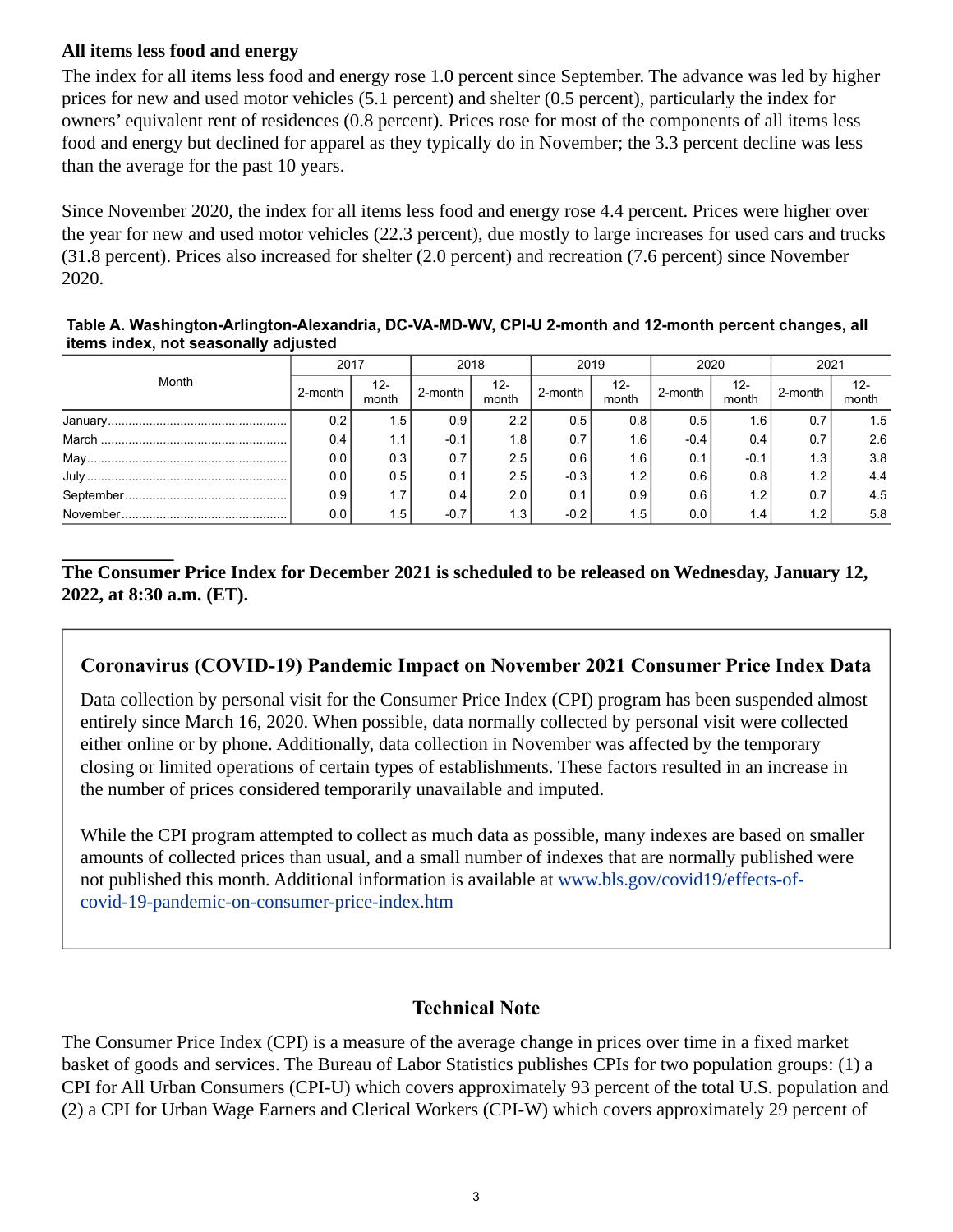the total U.S. population. The CPI-U includes, in addition to wage earners and clerical workers, groups such as professional, managerial, and technical workers, the self-employed, short-term workers, the unemployed, and retirees and others not in the labor force.

The CPI is based on prices of food, clothing, shelter, and fuels, transportation fares, charges for doctors' and dentists' services, drugs, and the other goods and services that people buy for day-to-day living. Each month, prices are collected in 75 urban areas across the country from about 6,000 housing units and approximately 22,000 retail establishments—department stores, supermarkets, hospitals, filling stations, and other types of stores and service establishments. All taxes directly associated with the purchase and use of items are included in the index.

The index measures price changes from a designated reference date; for most of the CPI-U the reference base is 1982-84 equals 100. An increase of 7 percent from the reference base, for example, is shown as 107.000. Alternatively, that relationship can also be expressed as the price of a base period market basket of goods and services rising from \$100 to \$107. For further details see the CPI home page on the Internet at [www.bls.gov/](https://www.bls.gov/cpi) [cpi](https://www.bls.gov/cpi) and the CPI section of the BLS Handbook of Methods available on the internet at [www.bls.gov/opub/hom/](https://www.bls.gov/opub/hom/cpi) [cpi](https://www.bls.gov/opub/hom/cpi)/.

In calculating the index, price changes for the various items in each location are averaged together with weights that represent their importance in the spending of the appropriate population group. Local data are then combined to obtain a U.S. city average. Because the sample size of a local area is smaller, the local area index is subject to substantially more sampling and other measurement error than the national index. In addition, local indexes are not adjusted for seasonal influences. As a result, local area indexes show greater volatility than the national index, although their long-term trends are quite similar. **NOTE: Area indexes do not measure differences in the level of prices between cities; they only measure the average change in prices for each area since the base period.**

The **Washington-Arlington-Alexandria, DC-VA-MA-WV, Core Based Statistical Area** includes the District of Columbia; the counties of Calvert, Charles, Frederick, Montgomery, and Prince George's in Maryland; the cities of Alexandria, Fairfax, Falls Church, Fredericksburg, Manassas, and Manassas Park and the counties of Arlington, Clarke, Culpeper, Fairfax, Fauquier, Loudoun, Prince William, Rappahannock, Spotsylvania, Stafford, and Warren in Virginia; and the county of Jefferson in West Virginia.

Information in this release will be made available to individuals with sensory impairments upon request. Voice phone: (202) 691-5200; Federal Relay Service: (800) 877-8339.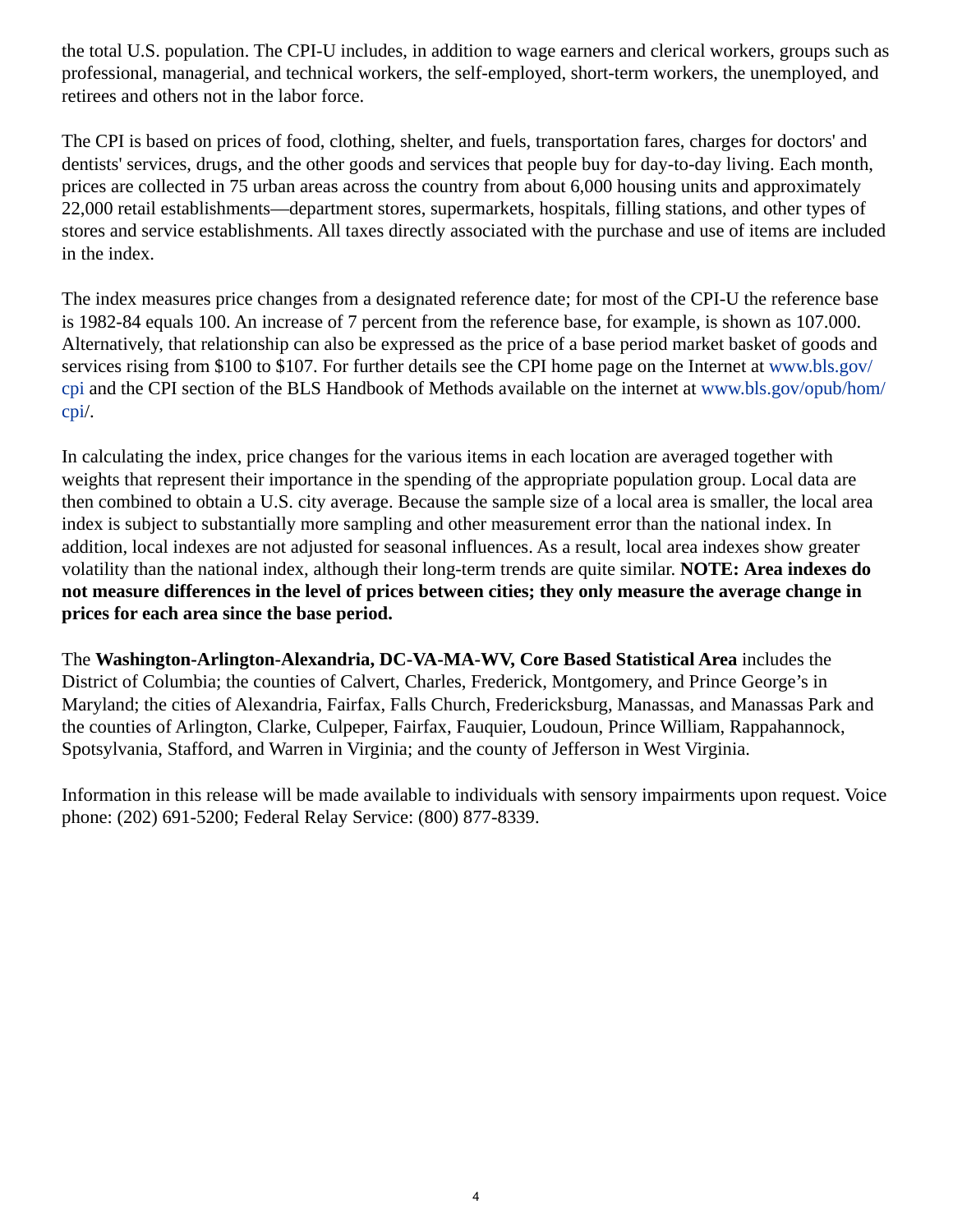#### <span id="page-4-0"></span>**Table 1. Consumer Price Index for All Urban Consumers (CPI-U): Indexes and percent changes for selected periods, Washington-Arlington-Alexandria, DC-VA-MD-WV, (1982-84=100 unless otherwise noted) (not seasonally adjusted)**

|                                       |                                                  | Indexes      |              | Percent change from |              |              |              |
|---------------------------------------|--------------------------------------------------|--------------|--------------|---------------------|--------------|--------------|--------------|
| Expenditure category                  | Historical<br>data                               | Sep.<br>2021 | Oct.<br>2021 | Nov.<br>2021        | Nov.<br>2020 | Sep.<br>2021 | Oct.<br>2021 |
|                                       | W                                                | 280.933      |              | 284.240             | 5.8          | 1.2          |              |
|                                       |                                                  |              |              |                     |              |              |              |
|                                       | ۸Μ                                               | 274.070      |              | 276.452             | 5.5          | 0.9          |              |
|                                       | ۸v                                               | 281.734      |              | 284.238             | 5.6          | 0.9          |              |
|                                       | ķ                                                | 261.302      | 264.639      | 264.444             | 5.7          | 1.2          | $-0.1$       |
| Cereals and bakery products           | $\overline{\mathbf{v}}$                          | 333.423      |              | 346.026             | 5.2          | 3.8          |              |
| Meats, poultry, fish, and eggs        | $\overline{\mathcal{N}}$                         | 301.436      |              | 303.472             | 10.6         | 0.7          |              |
| Dairy and related products            | ž                                                | 247.965      |              | 246.307             | 2.3          | $-0.7$       |              |
| Fruits and vegetables                 | ž                                                | 270.677      |              | 276.159             | 9.6          | 2.0          |              |
| Nonalcoholic beverages and            | ž                                                | 224.408      |              | 221.858             | 2.5          | $-1.1$       |              |
| Other food at home                    | W۲                                               | 214.085      |              | 218.070             | 1.5          | 1.9          |              |
| Food away from home                   | ۸Y                                               | 307.683      |              | 309.505             | 5.5          | 0.6          |              |
|                                       | $\overline{\mathcal{N}}$                         | 202.667      |              | 203.997             | 4.4          | 0.7          |              |
|                                       | ۸V                                               | 291.460      |              | 292.657             | 3.1          | 0.4          |              |
|                                       | ž                                                | 348.438      | 348.931      | 350.199             | 2.0          | 0.5          | 0.4          |
| Rent of primary residence             | $\overline{\mathbf{v}}$                          | 377.966      | 378.886      | 379.127             | 0.2          | 0.3          | 0.1          |
| Owners' equivalent rent of            | ۸V                                               | 356.240      | 357.191      | 359.230             | 2.0          | 0.8          | 0.6          |
| Owners' equivalent rent of primary    | W                                                | 356.240      | 357.191      | 359.230             | 2.0          | 0.8          | 0.6          |
|                                       | $\underline{\overline{\mathbf{A}}^{\mathbf{v}}}$ | 255.139      |              | 257.061             | 10.7         | 0.8          |              |
|                                       | ۸V                                               | 197.234      | 206.193      | 199.144             | 12.1         | 1.0          | $-3.4$       |
|                                       | ۸Y                                               | 201.829      | 210.989      | 202.901             | 11.5         | 0.5          | $-3.8$       |
|                                       | ķ                                                | 218.674      | 220.541      | 208.146             | 3.2          | $-4.8$       | $-5.6$       |
| Utility (piped) gas service           | ş                                                | 157.863      | 178.073      | 177.627             | 31.7         | 12.5         | $-0.3$       |
| Household furnishings and operations  | $\overline{\mathbf{v}}$                          | 118.137      |              | 117.490             | 6.6          | $-0.5$       |              |
|                                       | W۲                                               | 156.354      |              | 151.232             | 2.0          | $-3.3$       |              |
|                                       | ۸M                                               | 234.184      |              | 245.416             | 16.8         | 4.8          |              |
|                                       | ÷                                                | 244.199      |              | 256.105             | 20.9         | 4.9          |              |
| New and used motor vehicles(3)        | 办                                                | 113.192      |              | 118.939             | 22.3         | 5.1          |              |
|                                       | $\overline{\mathbf{r}}$                          | 212.762      |              | 222.566             | 15.2         | 4.6          |              |
| Used cars and trucks(1)               | W                                                | 410.489      |              | 431.853             | 31.8         | 5.2          |              |
|                                       | ۸Y                                               | 290.520      | 306.629      | 317.374             | 52.2         | 9.2          | 3.5          |
| Gasoline (all types)                  |                                                  | 287.525      | 303.330      | 313.932             | 52.3         | 9.2          | 3.5          |
| Gasoline, unleaded regular(4)         | 동종                                               | 280.947      | 297.044      | 307.616             | 53.9         | 9.5          | 3.6          |
| Gasoline, unleaded midgrade(4)(5).    |                                                  | 294.894      | 307.231      | 317.009             | 44.3         | 7.5          | 3.2          |
| Gasoline, unleaded premium(4)         | 冬                                                | 305.632      | 317.677      | 327.385             | 42.4         | 7.1          | 3.1          |
| Motor vehicle insurance(1)            |                                                  | 827.287      |              | 842.784             | 2.7          | 1.9          |              |
|                                       | $\mathbf{v}_k$                                   | 501.250      |              | 506.325             | 2.0          | 1.0          |              |
|                                       | <b>W</b>                                         | 119.315      |              | 121.199             | 7.6          | 1.6          |              |
| Education and communication(3)        | <b>W</b>                                         | 161.632      |              | 161.431             | 3.5          | $-0.1$       |              |
| Tuition, other school fees, and child | ž                                                | 1,505.907    |              | 1,504.949           | 4.7          | $-0.1$       |              |
| Other goods and services              | $\mathbf{v}_k$                                   | 452.985      |              | 459.942             | 5.8          | 1.5          |              |
| <b>Commodity and service group</b>    | W                                                | 196.325      |              | 200.013             | 10.3         | 1.9          |              |
|                                       |                                                  |              |              |                     |              |              |              |